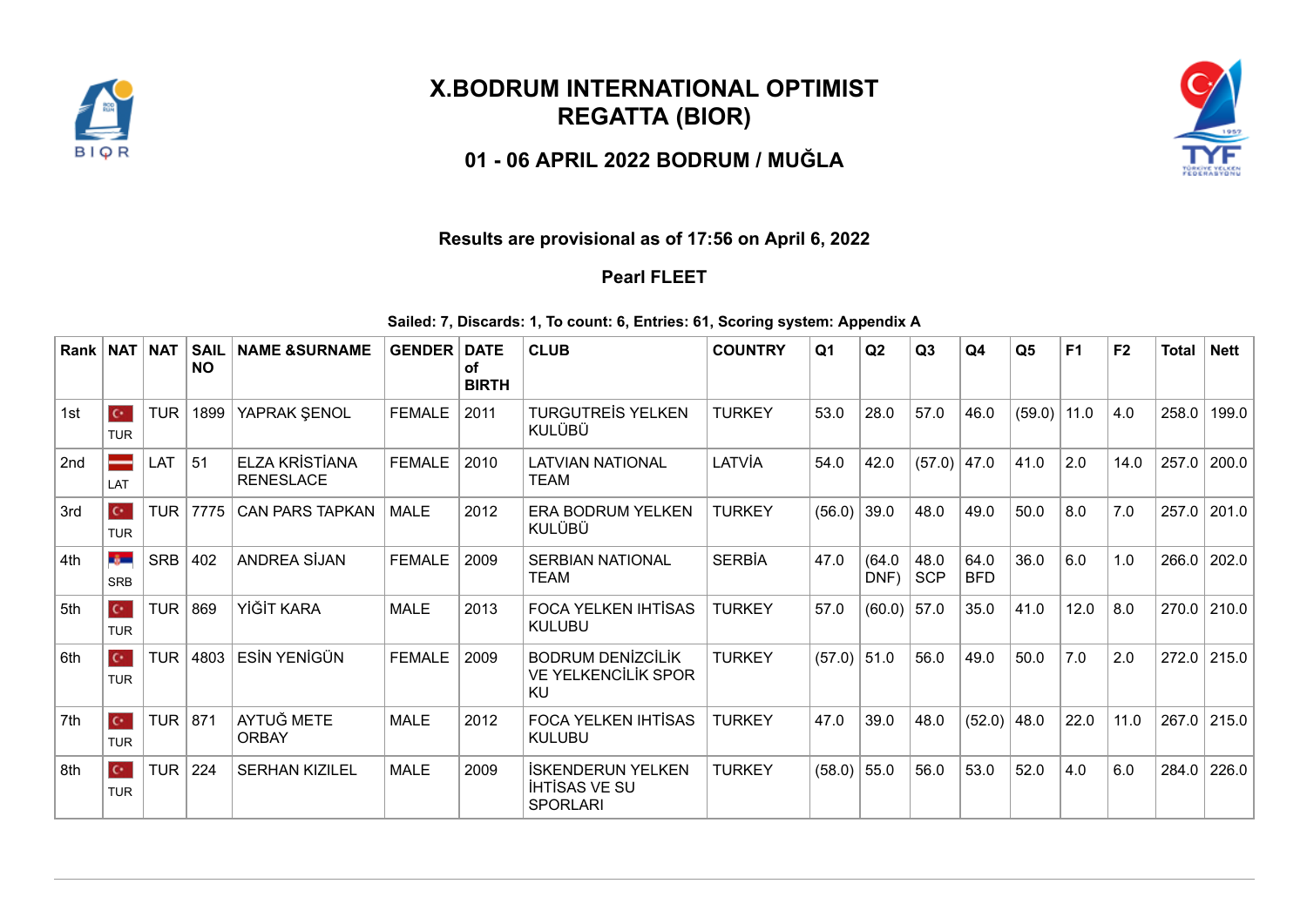| Rank | <b>NAT</b>                         | <b>NAT</b>     | <b>SAIL</b><br><b>NO</b> | <b>NAME &amp;SURNAME</b>                    | <b>GENDER</b> | <b>DATE</b><br><b>of</b><br><b>BIRTH</b> | <b>CLUB</b>                                                         | <b>COUNTRY</b> | Q <sub>1</sub> | Q2             | Q3            | Q4             | Q <sub>5</sub> | F <sub>1</sub> | F <sub>2</sub> | <b>Total</b> | <b>Nett</b>   |
|------|------------------------------------|----------------|--------------------------|---------------------------------------------|---------------|------------------------------------------|---------------------------------------------------------------------|----------------|----------------|----------------|---------------|----------------|----------------|----------------|----------------|--------------|---------------|
| 9th  | $\mathbf{C}^{\star}$<br><b>TUR</b> | <b>TUR</b>     | 1086                     | <b>TUNA ISPIR</b>                           | <b>MALE</b>   | 2010                                     | <b>GÖZTEPE SPOR</b><br>KULÜBÜ YELKEN<br><b>SUBESI</b>               | <b>TURKEY</b>  | 56.0           | 56.0           | 52.0          | (64.0)<br>UFD) | 57.0           | 5.0            | 3.0            | 293.0        | 229.0         |
| 10th | ÷<br>EGY                           | EGY 21         |                          | <b>MARİAM AHMED</b><br><b>MAHMOUD FATHY</b> | <b>FEMALE</b> | 2012                                     | <b>SUEZ CANAL</b>                                                   | <b>EGYPT</b>   | (58.0)         | 50.0           | 55.0          | 42.0           | 49.0           | 16.0           | 17.0           | 287.0        | 229.0         |
| 11th | $\mathbf{C}^{\star}$<br><b>TUR</b> | <b>TUR</b>     | 2640                     | <b>EYLÜL ERDEM</b>                          | <b>MALE</b>   | 2009                                     | <b>AKDENİZ YELKEN</b><br><b>KULÜBÜ</b>                              | <b>TURKEY</b>  | 60.0           | 43.0           | 52.0          | (64.0)<br>DNF) | 57.0           | 13.0           | 10.0           | 299.0        | 235.0         |
| 12th | $\mathbf{C}^{\star}$<br><b>TUR</b> | <b>TUR</b>     | 1293                     | EDA ŞEVKET                                  | <b>FEMALE</b> | 2007                                     | <b>FERDI</b>                                                        | <b>TURKEY</b>  | 54.0           | 43.0           | 53.0          | 48.0           | $(55.0)$ 25.0  |                | 13.0           | 291.0        | 236.0         |
| 13th | $\mathbf{C}^{\star}$<br><b>TUR</b> | <b>TUR</b>     | 4802                     | <b>ATEŞ CANUYSAL</b>                        | <b>MALE</b>   | 2012                                     | <b>BODRUM DENIZCILIK</b><br><b>VE YELKENCİLİK SPOR</b><br>KU        | <b>TURKEY</b>  | 55.0           | 54.0           | $(57.0)$ 47.0 |                | 54.0           | 14.0           | 16.0           |              | 297.0 240.0   |
| 14th | -<br><b>EST</b>                    | <b>EST</b>     | 331                      | <b>ROLAND RAND</b>                          | <b>MALE</b>   | 2009                                     | <b>UKU KUUSK SAİLİNG</b><br>SCHOOL + KUUSALU<br><b>YACHT</b>        | <b>ESTONÍA</b> | 53.0           | 58.0           | 51.0          | 45.0           | (64.0)<br>DNC) | 15.0           | 21.0           | 307.0        | 243.0         |
| 15th | $\mathbf{C}^{\star}$<br><b>TUR</b> | TUR $8$        |                          | <b>EMİR ALİ TULPAR</b>                      | <b>MALE</b>   | 2012                                     | <b>İSTANBUL YELKEN</b><br><b>KULÜBÜ</b>                             | <b>TURKEY</b>  | 37.0           | (64.0)<br>UFD) | 52.0          | 46.0           | 54.0           | 30.0           | 24.0           |              | $307.0$ 243.0 |
| 16th | $\mathbf{C}^{\star}$<br><b>TUR</b> | TUR            | 2641                     | <b>TUNA DİZLEK</b>                          | <b>MALE</b>   | 2010                                     | <b>ANTALYA FERDİ</b>                                                | <b>TURKEY</b>  | 54.0           | 49.0           | 55.0          | (64.0)<br>UFD) | 44.0           | 20.0           | 25.0           | 311.0        | 247.0         |
| 17th | $\mathbf{C}^{\star}$<br><b>TUR</b> | <b>TUR</b>     | 1295                     | MAVİ DENİZ<br>ÇERKEŞOĞLU                    | <b>MALE</b>   | 2012                                     | ALİ RIZA METE URLA<br>YELKEN GENÇLİK VE<br><b>SPO</b>               | <b>TURKEY</b>  | (64.0)<br>UFD) | 61.0           | 58.0          | 41.0           | 53.0           | 21.0           | 15.0           |              | 313.0 249.0   |
| 18th | $\mathbf{C}^{\star}$<br><b>TUR</b> | <b>TUR</b>     | 3025                     | <b>ARAS TAŞKIRAN</b>                        | <b>MALE</b>   | 2012                                     | <b>İSKENDERUN YELKEN</b><br><b>IHTISAS VE SU</b><br><b>SPORLARI</b> | <b>TURKEY</b>  | 42.0           | 52.0           | 53.0          | 47.0           | $(58.0)$ 24.0  |                | 31.0           | 307.0        | 249.0         |
| 19th | $\mathbf{C}^{\star}$<br><b>TUR</b> | <b>TUR 874</b> |                          | <b>HASAN</b><br><b>KARAORMAN</b>            | <b>MALE</b>   | 2010                                     | <b>FOCA YELKEN IHTISAS</b><br><b>KULUBU</b>                         | <b>TURKEY</b>  | 41.0           | 41.0           | 53.0          | 55.0           | 59.0           | 1.0            | (64.0)<br>DNC) |              | $314.0$ 250.0 |
| 20th | <b>EST</b>                         | <b>EST</b>     | 104                      | TRİİNU-LİİS AUG                             | <b>FEMALE</b> | 2009                                     | <b>HARA SEİLAMİSE</b><br>SELTS (HSS)                                | <b>ESTONÍA</b> | 56.0           | 54.0           | 54.0          | 33.0           | $(59.0)$ 29.0  |                | 26.0           |              | 311.0  252.0  |
| 21st | $\mathbf{C}^{\star}$<br><b>TUR</b> | TUR $ 740$     |                          | NİL CEBECİ                                  | FEMALE 2012   |                                          | <b>B.B.BODRUMSPOR</b><br>KULÜBÜ DERNEĞİ                             | <b>TURKEY</b>  | 40.0           | 53.0           | 56.0          | 54.0           | 43.0           | (64.0)<br>DNC  | 9.0            |              | 319.0 255.0   |
| 22nd | $\mathbf{C}^{\star}$<br><b>TUR</b> | TUR $ 175$     |                          | DENIZ EMRE ALP                              | <b>MALE</b>   | 2012                                     | ERA BODRUM YELKEN<br><b>KULÜBÜ</b>                                  | <b>TURKEY</b>  | 55.0           | 47.0           | 51.0          | $(56.0)$ 56.0  |                | 31.0           | 18.0           |              | 314.0 258.0   |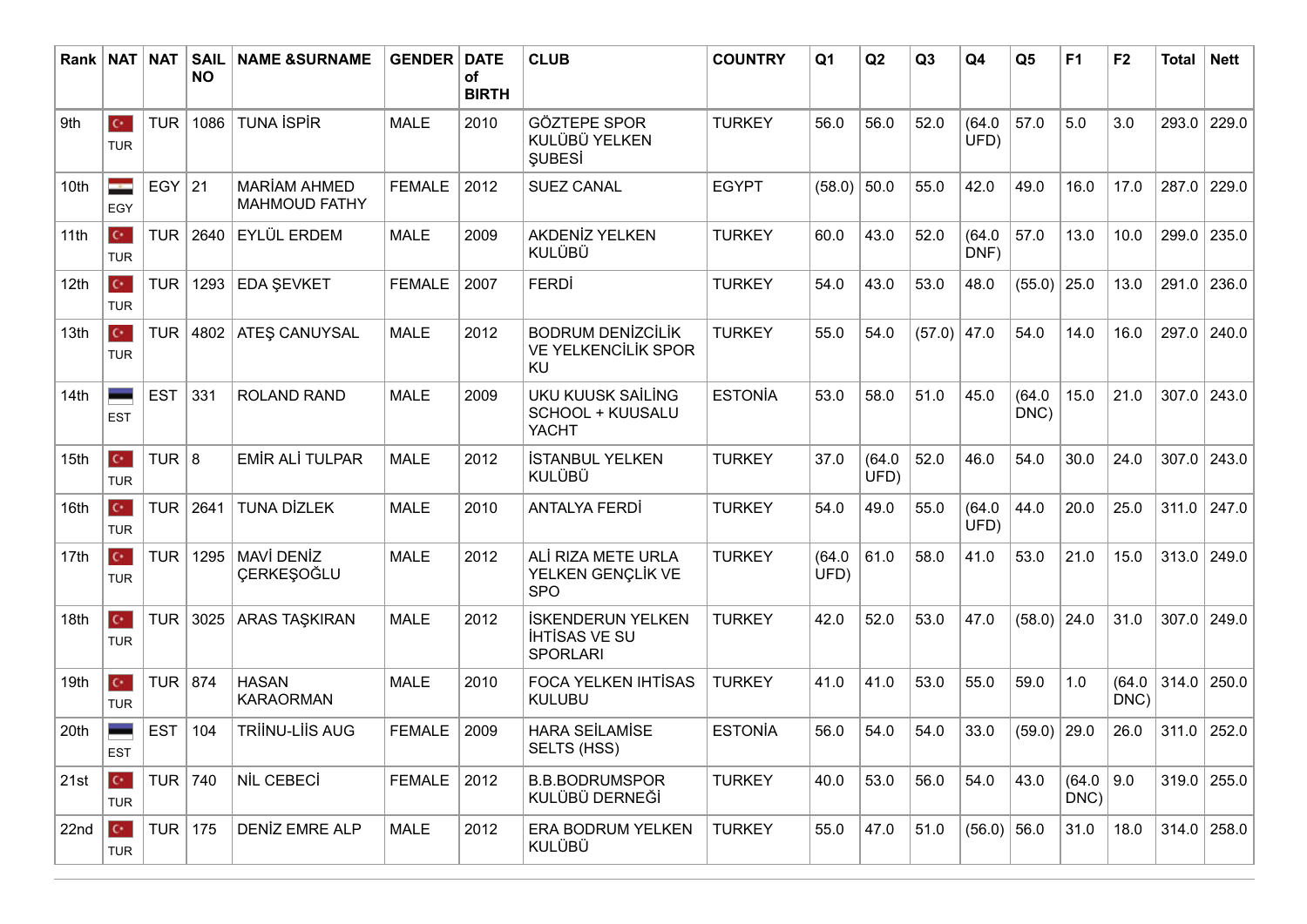| Rank I | $\vert$ NAT $\vert$                  | <b>NAT</b> | <b>SAIL</b><br><b>NO</b> | <b>NAME &amp;SURNAME</b>            | <b>GENDER</b>      | <b>DATE</b><br>of<br><b>BIRTH</b> | <b>CLUB</b>                                                         | <b>COUNTRY</b> | Q <sub>1</sub> | Q2             | Q <sub>3</sub>     | Q <sub>4</sub>     | Q <sub>5</sub> | F <sub>1</sub>     | F <sub>2</sub>     | <b>Total</b> | <b>Nett</b>                   |
|--------|--------------------------------------|------------|--------------------------|-------------------------------------|--------------------|-----------------------------------|---------------------------------------------------------------------|----------------|----------------|----------------|--------------------|--------------------|----------------|--------------------|--------------------|--------------|-------------------------------|
| 23rd   | <b>EST</b>                           | <b>EST</b> | 327                      | <b>RAMON TİSLER</b>                 | <b>MALE</b>        | 2008                              | <b>UKU KUUSK SAİLİNG</b><br>SCHOOL + KUUSALU<br><b>YACHT</b>        | <b>ESTONÍA</b> | 53.0           | 58.0           | 52.0               | 51.0               | 48.0           | 3.0                | (64.0)<br>UFD)     | 329.0        | 265.0                         |
| 24th   | $\mathbf{C}^{\star}$<br><b>TUR</b>   | <b>TUR</b> | 7058                     | <b>İLKAY EMİR</b><br><b>AYDEMİR</b> | <b>MALE</b>        | 2011                              | <b>BURSA BÜYÜKŞEHİR</b><br>BLD. S.K.                                | <b>TURKEY</b>  | 49.0           | (64.0)<br>UFD) | 50.0               | 51.0               | 42.0           | 9.0                | 64.0<br><b>DNC</b> | 329.0        | 265.0                         |
| 25th   | $\mathbf{C}^{\star}$<br><b>TUR</b>   | <b>TUR</b> | 7548                     | CAN DÜZENLİ                         | <b>MALE</b>        | 2009                              | <b>B.B.BODRUMSPOR</b><br>KULÜBÜ DERNEĞİ                             | <b>TURKEY</b>  | 49.0           | 59.0           | 36.0               | 45.0               | (64.0)<br>UFD) | 64.0<br><b>DNC</b> | 12.0               | 329.0        | 265.0                         |
| 26th   | $\mathbf{C}^{\star}$ .<br><b>TUR</b> | TUR $ 4$   |                          | <b>BARTU ÖNAL</b>                   | <b>MALE</b>        | 2012                              | <b>İSTANBUL YELKEN</b><br><b>KULÜBÜ</b>                             | <b>TURKEY</b>  | 52.0           | 39.0           | 53.0               | 47.0               | 52.0           | 23.0               | (64.0)<br>UFD)     | 330.0        | 266.0                         |
| 27th   | $\mathbf{C}^{\star}$<br><b>TUR</b>   | TUR        | 9293                     | <b>AKSEL ATINÇ</b>                  | <b>MALE</b>        | 2011                              | <b>EMR WINDSURF VE</b><br>YELKEN KULÜBÜ                             | <b>TURKEY</b>  | 46.0           | 50.0           | 46.0               | 53.0               | 56.0           | 17.0               | (64.0)<br>UFD)     | 332.0        | 268.0                         |
| 28th   | $\mathbf{C}^{\star}$<br><b>TUR</b>   | <b>TUR</b> | 1057                     | RÜZGAR DENİZ<br>GÜNDÜZ              | <b>MALE</b>        | 2011                              | <b>GÖKOVA YELKEN</b><br><b>KULÜBÜ</b>                               | <b>TURKEY</b>  | 60.0           | 24.0           | 61.0               | 56.0               | 58.0           | 10.0               | (64.0)<br>DNC)     | 333.0        | 269.0                         |
| 29th   | $\mathbf{C}^{\star}$<br><b>TUR</b>   | TUR 341    |                          | <b>PİRAYE</b><br>BÜYÜKACAROĞLU      | <b>FEMALE</b>      | 2013                              | <b>HEYBELİADA SU</b><br>SPORLARI KULÜBÜ                             | <b>TURKEY</b>  | 48.0           | 51.0           | 51.0               | 46.0               | 54.0           | (64.0)<br>DNC)     | 19.0               | 333.0        | 269.0                         |
| 30th   | $\mathbf{C}^{\star}$<br><b>TUR</b>   | <b>TUR</b> | 3022                     | <b>METE KURT</b>                    | <b>MALE</b>        | 2012                              | <b>İSKENDERUN YELKEN</b><br><b>IHTISAS VE SU</b><br><b>SPORLARI</b> | <b>TURKEY</b>  | 56.0           | (60.0)         | 53.0               | 54.0               | 60.0           | 19.0               | 28.0               | 330.0        | 270.0                         |
| 31st   | <b>EST</b>                           | <b>EST</b> | 272                      | KİRKE KÜLMSAAR                      | <b>FEMALE</b>      | 2008                              | <b>HARA SEİLAMİSE</b><br>SELTS (HSS)                                | <b>ESTONÍA</b> | (59.0)         | 56.0           | 55.0               | 50.0               | 53.0           | 26.0               | 30.0               | 329.0        | 270.0                         |
| 32nd   | <b>EST</b>                           | <b>EST</b> | 341                      | <b>EDDY LAİNURM</b>                 | <b>MALE</b>        | 2012                              | UKU KUUSK SAİLİNG<br>SCHOOL + KUUSALU<br><b>YACHT</b>               | <b>ESTONÍA</b> | 48.0           | 57.0           | (64.0)<br>UFD)     | 57.0               | 58.0           | 27.0               | 27.0               | 338.0        | 274.0                         |
| 33rd   | $\mathbf{C}^{\star}$<br><b>TUR</b>   | <b>TUR</b> | 1452                     | <b>ÇINAR ÖZDEMİR</b>                | <b>MALE</b>        | 2010                              | YALIKAVAK YELKEN<br><b>KULÜBÜ</b>                                   | <b>TURKEY</b>  | 58.0           | 51.0           | 41.0               | 48.0               | 55.0           | (64.0)<br>DNC)     | 22.0               | 339.0        | 275.0                         |
| 34th   | $\mathbf{C}^{\star}$<br><b>TUR</b>   | <b>TUR</b> | 7599                     | ASU DOĞA<br><b>KURTULUŞ</b>         | <b>FEMALE</b>      | 2011                              | <b>B.B.BODRUMSPOR</b><br>KULÜBÜ DERNEĞİ                             | <b>TURKEY</b>  | 48.0           | 49.0           | 49.0               | (64.0)<br>UFD)     | 56.0           | 64.0<br><b>DNC</b> | 23.0               | 353.0        | 289.0                         |
| 35th   | <b>EST</b>                           | EST $326$  |                          | <b>GEORG UDRAS</b>                  | <b>MALE</b>        | 2012                              | UKU KUUSK SAİLİNG<br>SCHOOL + KUUSALU<br><b>YACHT</b>               | <b>ESTONÍA</b> | 53.0           | 56.0           | 56.0               | 40.0               | 57.0           | 32.0               | DNC)               |              | $(64.0 \mid 358.0 \mid 294.0$ |
| 36th   | $\mathbf{C}^{\star}$ .<br><b>TUR</b> | TUR        |                          | 1290 DEFNE CAN                      | <b>FEMALE</b> 2012 |                                   | ALİ RIZA METE URLA<br>YELKEN GENÇLİK VE<br><b>SPO</b>               | <b>TURKEY</b>  | (64.0)<br>UFD) | 64.0<br>UFD    | 64.0<br><b>UFD</b> | 64.0<br><b>DNF</b> | 56.0           | 28.0               | 20.0               |              | $360.0$ 296.0                 |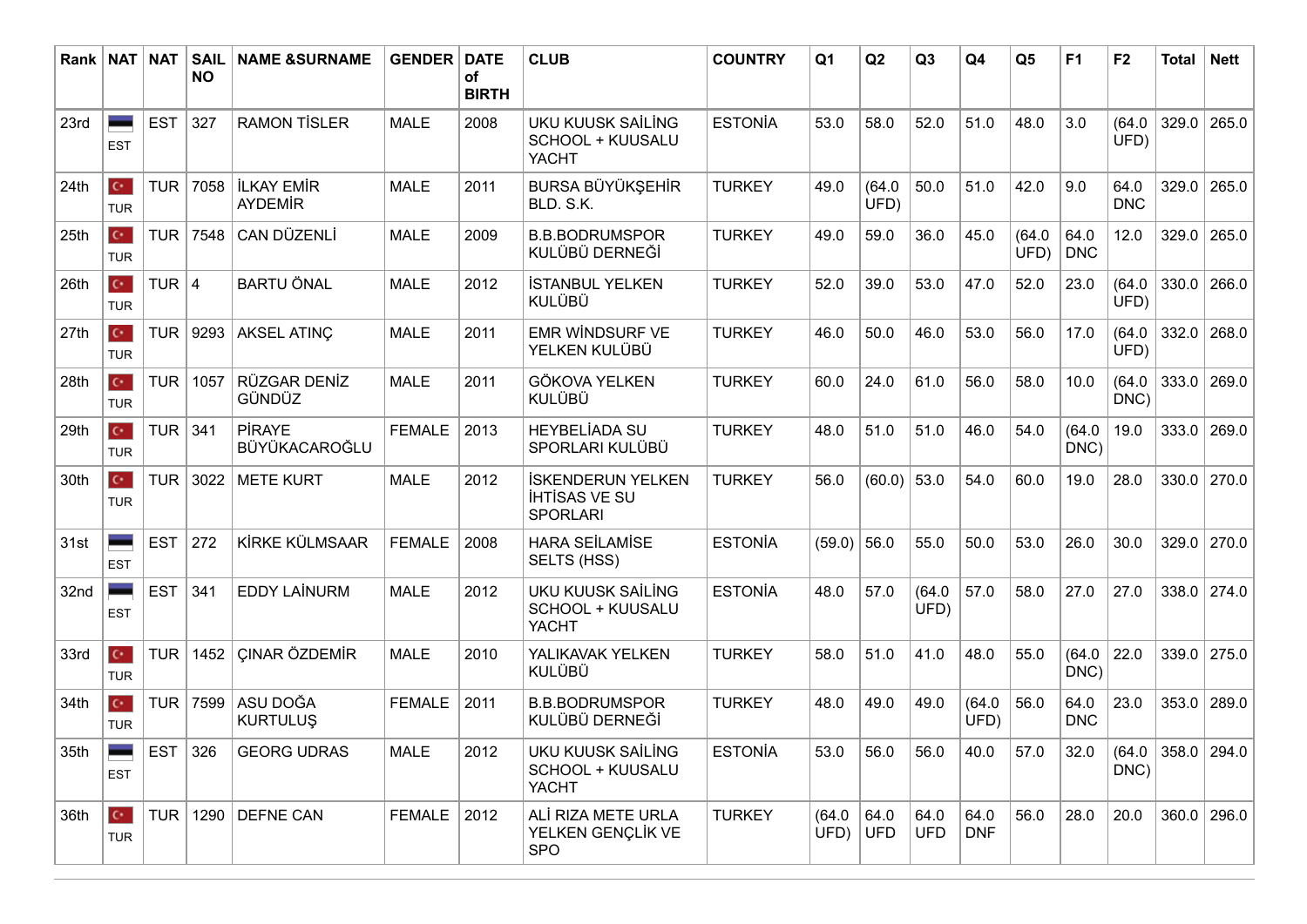| Rank   NAT |                                    | <b>NAT</b> | <b>SAIL</b><br><b>NO</b> | <b>NAME &amp;SURNAME</b>                | <b>GENDER</b> | <b>DATE</b><br><b>of</b><br><b>BIRTH</b> | <b>CLUB</b>                                                  | <b>COUNTRY</b> | Q <sub>1</sub> | Q2                 | Q <sub>3</sub>     | Q <sub>4</sub>     | Q <sub>5</sub>     | F <sub>1</sub>          | F <sub>2</sub>      | <b>Total</b> | <b>Nett</b>   |
|------------|------------------------------------|------------|--------------------------|-----------------------------------------|---------------|------------------------------------------|--------------------------------------------------------------|----------------|----------------|--------------------|--------------------|--------------------|--------------------|-------------------------|---------------------|--------------|---------------|
| 37th       | $\mathbf{C}^{\star}$<br><b>TUR</b> | <b>TUR</b> | 4801                     | <b>ADA CANUYSAL</b>                     | <b>FEMALE</b> | 2010                                     | <b>BODRUM DENIZCILIK</b><br><b>VE YELKENCİLİK SPOR</b><br>KU | <b>TURKEY</b>  | 55.0           | 59.0               | 50.0               | 61.0               | 60.0               | 18.0                    | (64.0)<br>DNC)      | 367.0        | 303.0         |
| 38th       | $\mathbf{C}^{\star}$<br><b>TUR</b> | TUR $ 1$   |                          | ADA EKŞİ                                | <b>FEMALE</b> | 2009                                     | <b>FERDİ</b>                                                 | <b>TURKEY</b>  | 59.0           | 58.0               | (64.0)<br>DNF)     | 60.0               | 64.0<br><b>DNF</b> | 33.0                    | 32.0                | 370.0        | 306.0         |
| 39th       | $\mathbf{C}^{\star}$<br><b>TUR</b> | <b>TUR</b> | 9035                     | ELİF ERGÜL                              | <b>FEMALE</b> | 2011                                     | TEOS YAT VE YELKEN<br><b>KULÜBÜ</b>                          | <b>TURKEY</b>  | 54.0           | 53.0               | 41.0               | 48.0               | 52.0               | (64.0)<br>$DNC$   $DNC$ | 64.0                |              | 376.0 312.0   |
| 40th       | $\mathbb{C}^*$<br><b>TUR</b>       | <b>TUR</b> | 3600                     | <b>EGE SÖNMEZ</b><br>ERDOĞAN            | <b>MALE</b>   | 2010                                     | <b>FERDI</b>                                                 | <b>TURKEY</b>  | 52.0           | 58.0               | 60.0               | 59.0               | 59.0               | 34.0                    | (64.0)<br>DNC)      | 386.0        | 322.0         |
| 41st       | $\mathbf{C}^{\star}$<br><b>TUR</b> | <b>TUR</b> | 9021                     | SABRİ AYAZ KÖKLÜ                        | MALE          | 2012                                     | TEOS YAT VE YELKEN<br><b>KULÜBÜ</b>                          | <b>TURKEY</b>  | 50.0           | 52.0               | 58.0               | 43.0               | 56.0               | (64.0)<br>$DNC$ ) UFD   | 64.0                | 387.0        | 323.0         |
| 42nd       | <b>UKR</b>                         | <b>UKR</b> | 172                      | <b>OLEKSANDR</b><br><b>BOLSUNOVSKYİ</b> | <b>MALE</b>   | 2009                                     | KYİV PALACE OF<br>YOUTH                                      | <b>UKRAINE</b> | (64.0)<br>DNC) | 64.0<br><b>DNC</b> | 64.0<br><b>DNC</b> | 64.0<br><b>DNC</b> | 64.0<br><b>DNC</b> | 64.0<br><b>DNC</b>      | 5.0                 | 389.0        | 325.0         |
| 43rd       | $\mathbf{C}^{\star}$<br><b>TUR</b> | TUR        | 7550                     | <b>EMRE TURAN</b>                       | <b>MALE</b>   | 2012                                     | <b>B.B.BODRUMSPOR</b><br>KULÜBÜ DERNEĞİ                      | <b>TURKEY</b>  | (64.0)<br>DNC) | 64.0<br><b>DNC</b> | 64.0<br><b>DNC</b> | 52.0               | 53.0               | 64.0<br><b>DNC</b>      | 29.0                | 390.0        | 326.0         |
| 44th       | $\mathbf{C}^{\star}$<br><b>TUR</b> | <b>TUR</b> | 1459                     | <b>ÇINAR KÜRŞAT</b>                     | <b>MALE</b>   | 2010                                     | YALIKAVAK YELKEN<br><b>KULÜBÜ</b>                            | <b>TURKEY</b>  | 56.0           | 52.0               | 46.0               | 56.0               | 54.0               | (64.0)<br>DNC)          | 64.0<br>$\vert$ DNC | 392.0        | 328.0         |
| 45th       | $\mathbf{C}^{\star}$<br><b>TUR</b> | <b>TUR</b> | 882                      | <b>EMİR BERK SIR</b>                    | <b>MALE</b>   | 2013                                     | <b>FOCA YELKEN IHTISAS</b><br><b>KULUBU</b>                  | <b>TURKEY</b>  | 59.0           | 48.0               | 49.0               | 53.0               | 57.0               | (64.0)<br>$DNC$   $DNC$ | 64.0                | 394.0        | 330.0         |
| 46th       | ton<br><b>AZE</b>                  | <b>AZE</b> | 112                      | <b>NEZRIN</b><br><b>MEMMEDOVA</b>       | <b>FEMALE</b> | 2010                                     | <b>SFA</b>                                                   | AZERBAİJAN     | (64.0)<br>DSQ) | 51.0               | 49.0               | 52.0               | 59.0               | 64.0<br><b>DNF</b>      | 64.0<br><b>DNC</b>  | 403.0        | 339.0         |
| 47th       | $\mathbf{C}^{\star}$<br><b>TUR</b> | <b>TUR</b> | 6178                     | <b>UZAY AKBAŞ</b>                       | <b>MALE</b>   | 2013                                     | <b>İSTANBUL YELKEN</b><br><b>KULÜBÜ</b>                      | <b>TURKEY</b>  | (64.0)<br>DNF) | 52.0               | 57.0               | 44.0               | 64.0<br><b>UFD</b> | 64.0<br><b>DNC</b>      | 64.0<br><b>DNC</b>  | 409.0        | 345.0         |
| 48th       | $\mathbf{C}^{\star}$<br><b>TUR</b> | <b>TUR</b> | 9034                     | <b>MEHMET ENES</b><br><b>ERSAY</b>      | <b>MALE</b>   | 2012                                     | <b>TEOS YAT VE YELKEN</b><br><b>KULÜBÜ</b>                   | <b>TURKEY</b>  | 60.0           | 57.0               | 59.0               | 48.0               | 61.0               | (64.0)<br>DNC)          | 64.0<br><b>DNC</b>  | 413.0        | 349.0         |
| 49th       | $C^*$<br><b>TUR</b>                | TUR $ 343$ |                          | <b>AZRA DENİZ CAN</b>                   | <b>FEMALE</b> | 2013                                     | <b>HEYBELİADA SU</b><br>SPORLARI KULÜBÜ                      | <b>TURKEY</b>  | 55.0           | 55.0               | 58.0               | (64.0)<br>UFD)     | 55.0               | 64.0<br><b>DNC</b>      | 64.0<br><b>DNC</b>  |              | $415.0$ 351.0 |
| 50th       | $\mathbf{C}^{\star}$<br><b>TUR</b> | TUR $314$  |                          | MELİS ÖZTÜRK                            | <b>FEMALE</b> | 2011                                     | <b>İSTANBUL YELKEN</b><br><b>KULÜBÜ</b>                      | <b>TURKEY</b>  | 58.0           | 50.0               | (64.0)<br>DNF)     | 64.0<br><b>UFD</b> | 53.0               | 64.0<br><b>DNC</b>      | 64.0<br>DNC         | 417.0        | 353.0         |
| 51st       | $\mathbf{C}^{\star}$<br><b>TUR</b> |            | TUR   9031               | ELIF <sub>SU</sub><br>GENİŞOĞLU         | <b>FEMALE</b> | 2013                                     | TEOS YAT VE YELKEN<br><b>KULÜBÜ</b>                          | <b>TURKEY</b>  | (64.0)<br>DNF) | 55.0               | 64.0<br><b>DNF</b> | 49.0               | 58.0               | 64.0<br><b>DNC</b>      | 64.0<br> DNC        | 418.0        | 354.0         |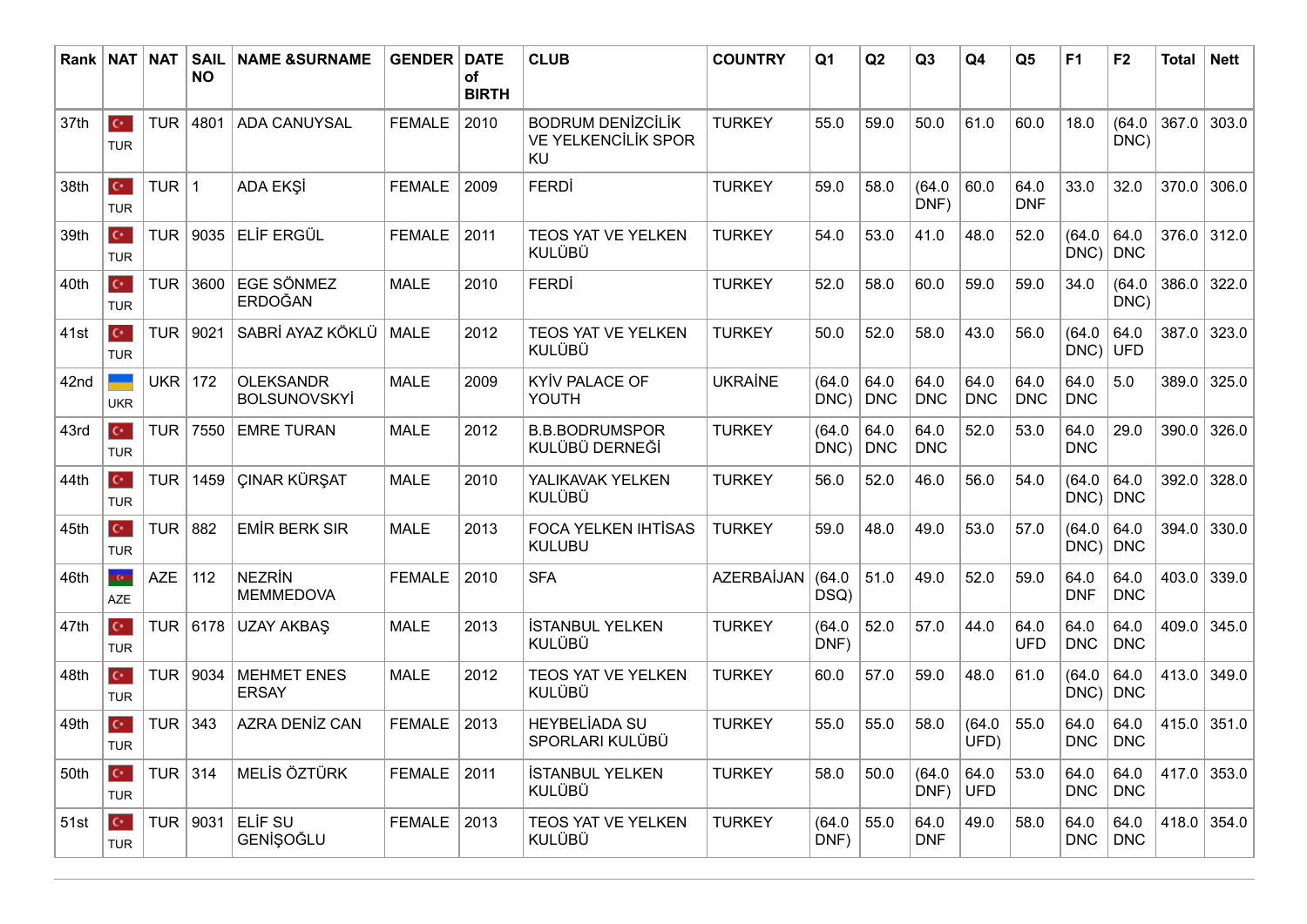| Rank   NAT |                                      | NAT        | <b>SAIL</b><br><b>NO</b> | <b>NAME &amp;SURNAME</b>             | <b>GENDER</b> | <b>DATE</b><br>οf<br><b>BIRTH</b> | <b>CLUB</b>                                                  | <b>COUNTRY</b> | Q <sub>1</sub> | Q <sub>2</sub>     | Q3                 | Q4                 | Q <sub>5</sub>     | F <sub>1</sub>     | F <sub>2</sub>     | <b>Total</b> | <b>Nett</b> |
|------------|--------------------------------------|------------|--------------------------|--------------------------------------|---------------|-----------------------------------|--------------------------------------------------------------|----------------|----------------|--------------------|--------------------|--------------------|--------------------|--------------------|--------------------|--------------|-------------|
| 52nd       | $\mathbf{C}^{\star}$<br><b>TUR</b>   | <b>TUR</b> | 884                      | <b>ERSIN ÇINAR</b><br><b>OĞUZTAŞ</b> | <b>MALE</b>   | 2014                              | <b>FOCA YELKEN IHTISAS</b><br><b>KULUBU</b>                  | <b>TURKEY</b>  | 51.0           | (64.0)<br>DNF)     | 64.0<br><b>DNF</b> | 58.0               | 54.0               | 64.0<br><b>DNC</b> | 64.0<br><b>DNC</b> | 419.0        | 355.0       |
| 53rd       | $\mathbf{C}^{\star}$<br><b>TUR</b>   | <b>TUR</b> | 888                      | <b>ADA APAYDIN</b>                   | <b>FEMALE</b> | 2012                              | <b>FOCA YELKEN IHTISAS</b><br><b>KULUBU</b>                  | <b>TURKEY</b>  | 57.0           | (64.0)<br>UFD)     | 58.0               | 55.0               | 58.0               | 64.0<br><b>DNC</b> | 64.0<br><b>DNC</b> | 420.0        | 356.0       |
| 54th       | $\mathbf{C}^{\star}$<br><b>TUR</b>   | <b>TUR</b> | 7056                     | RÜZGAR DİREL                         | <b>MALE</b>   | 2011                              | FERDI                                                        | <b>TURKEY</b>  | (64.0)<br>DNF) | 54.0               | 64.0<br><b>DNF</b> | 57.0               | 60.0               | 64.0<br><b>DNC</b> | 64.0<br><b>DNC</b> | 427.0        | 363.0       |
| 55th       | $\mathbf{C}^{\star}$<br><b>TUR</b>   | <b>TUR</b> | 1481                     | <b>DERIN</b><br><b>KARAGÖZOĞLU</b>   | <b>MALE</b>   | 2012                              | <b>HALİKARNAS YELKEN</b><br>KULÜBÜ                           | <b>TURKEY</b>  | 59.0           | 61.0               | 59.0               | 57.0               | (64.0)<br>DNF)     | 64.0<br><b>DNC</b> | 64.0<br><b>DNC</b> | 428.0        | 364.0       |
| 56th       | $\mathbf{C}^{\star}$<br><b>TUR</b>   | TUR $ 7$   |                          | <b>BORA AKIN</b>                     | <b>MALE</b>   | 2013                              | <b>İSTANBUL YELKEN</b><br><b>KULÜBÜ</b>                      | <b>TURKEY</b>  | (64.0)<br>DNF) | 56.0               | 64.0<br><b>UFD</b> | 64.0<br><b>BFD</b> | 55.0               | 64.0<br><b>DNC</b> | 64.0<br><b>DNC</b> | 431.0        | 367.0       |
| 57th       | $\mathbf{C}^{\star}$<br><b>TUR</b>   | <b>TUR</b> | 1451                     | DENİZ ÖZER                           | <b>FEMALE</b> | 2013                              | YALIKAVAK YELKEN<br><b>KULÜBÜ</b>                            | <b>TURKEY</b>  | 60.0           | 57.0               | 60.0               | (64.0)<br>UFD)     | 64.0<br>DNC        | 64.0<br><b>DNC</b> | 64.0<br><b>DNC</b> | 433.0        | 369.0       |
| 58th       | $\mathbf{C}^{\star}$ .<br><b>TUR</b> | <b>TUR</b> | 9023                     | <b>ADA EREZ</b>                      | <b>FEMALE</b> | 2010                              | TEOS YAT VE YELKEN<br><b>KULÜBÜ</b>                          | <b>TURKEY</b>  | (64.0)<br>DNF) | 64.0<br><b>UFD</b> | 59.0               | 64.0<br><b>UFD</b> | 60.0               | 64.0<br><b>DNC</b> | 64.0<br><b>UFD</b> | 439.0        | 375.0       |
| 59th       | $\mathbf{C}^{\star}$<br><b>TUR</b>   | <b>TUR</b> | 7054                     | MİRA GÜNEŞEL                         | <b>FEMALE</b> | 2011                              | <b>FERDI</b>                                                 | <b>TURKEY</b>  | (64.0)<br>DNF) | 64.0<br><b>DNF</b> | 64.0<br><b>DNF</b> | 64.0<br><b>DNF</b> | 61.0               | 64.0<br><b>DNC</b> | 64.0<br><b>DNC</b> | 445.0        | 381.0       |
| 59th       | $\mathbf{C}^{\star}$<br><b>TUR</b>   | <b>TUR</b> | 1596                     | <b>VİCDAN RENÇBER</b>                | <b>FEMALE</b> | 2012                              | <b>FERDI</b>                                                 | <b>TURKEY</b>  | (64.0)<br>DNS) | 64.0<br><b>DNF</b> | 64.0<br><b>DNF</b> | 64.0<br><b>DNC</b> | 61.0               | 64.0<br><b>DNC</b> | 64.0<br><b>DNC</b> | 445.0        | 381.0       |
| 61st       | $\mathbf{C}^{\star}$<br><b>TUR</b>   | <b>TUR</b> | 152                      | <b>RIZA ENDER BİLEN</b>              | <b>MALE</b>   | 2009                              | ARKAS ÇEŞME YELKEN<br><b>GENÇLİK VE SPOR</b><br><b>KULÜB</b> | <b>TURKEY</b>  | (64.0)<br>DNC) | 64.0<br><b>DNC</b> | 64.0<br><b>DNC</b> | 64.0<br><b>DNC</b> | 64.0<br><b>DNC</b> | 64.0<br><b>DNC</b> | 64.0<br><b>DNC</b> | 448.0        | 384.0       |

## **Scoring codes used**

| Code       | Description                                 | <b>Points</b> |
|------------|---------------------------------------------|---------------|
| <b>BFD</b> | Black flag disqualification under rule 30.4 | 64            |
| DNC.       | Did not come to the starting area           | 64            |
| <b>DNF</b> | Started but did not finish                  | 64            |
| <b>DNS</b> | Came to the start area but did not start    | 64            |
| DSQ        | Disqualification                            | 64            |
| SCP.       | Scoring penalty under rule 44.3             | 48            |